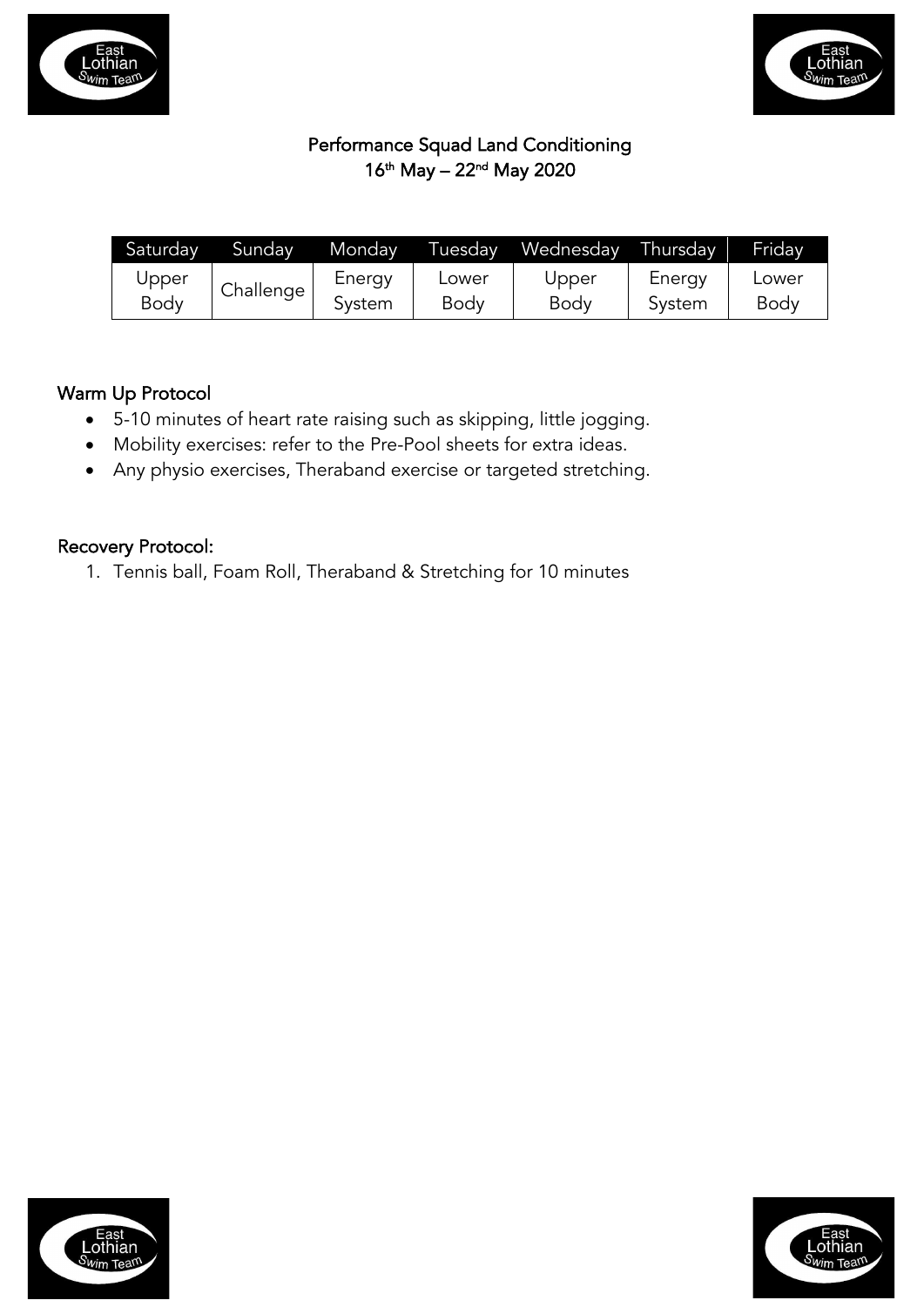



### Upper Body Workout 1:

### 2x (10x55 On , 10 Off, Plus 3 minute recovery between Rounds)

### Exercises:

- 1. Press Ups (Alter position to make more manageable/Challenging)
- 2. Shoulder Tap Planks
- 3. Wide Press Up
- 4. Press Up, Down Dog Opposite Ankle Tap
- 5. Hands to Elbows Plank
- 6. Triceps Dips (Use the side of the sofa, a chair or any surface which will allow you to get into the correct angle.
- 7. Oblique Crunch (L)
- 8. Upward Plank (Yoga Back Plank)
- 9. Oblique Crunch (R)
- 10. Back Raises

## Block 2: Continuous Work - rest at the end of all 180 reps

- 30 Bicycle Crunch
- 15 Walk Out Press ups
- 30 Russian Twists
- 15 Dynamic Lunges
- 30 Ankle Tappers
- $\bullet$  15 Plank (10 seconds = 1 Rep)
- 30 Flatter Kick  $(4 \text{ Kicks} = 1 \text{ Rep})$
- 15 Fast Cross Climbers (Left & Right  $= 1$  Rep)

## Strength Circuit

#### 1 to 8, 8 to 1 (1 minute Rest Between Blocks) 4 exercises:

- 1. Press Up
- 2. Superman
- 3. Hand to Elbow Plank (Hand to Elbow to Hand = 1 Rep 1 Rep should take 5 Seconds)
- 4. Squat Jumps



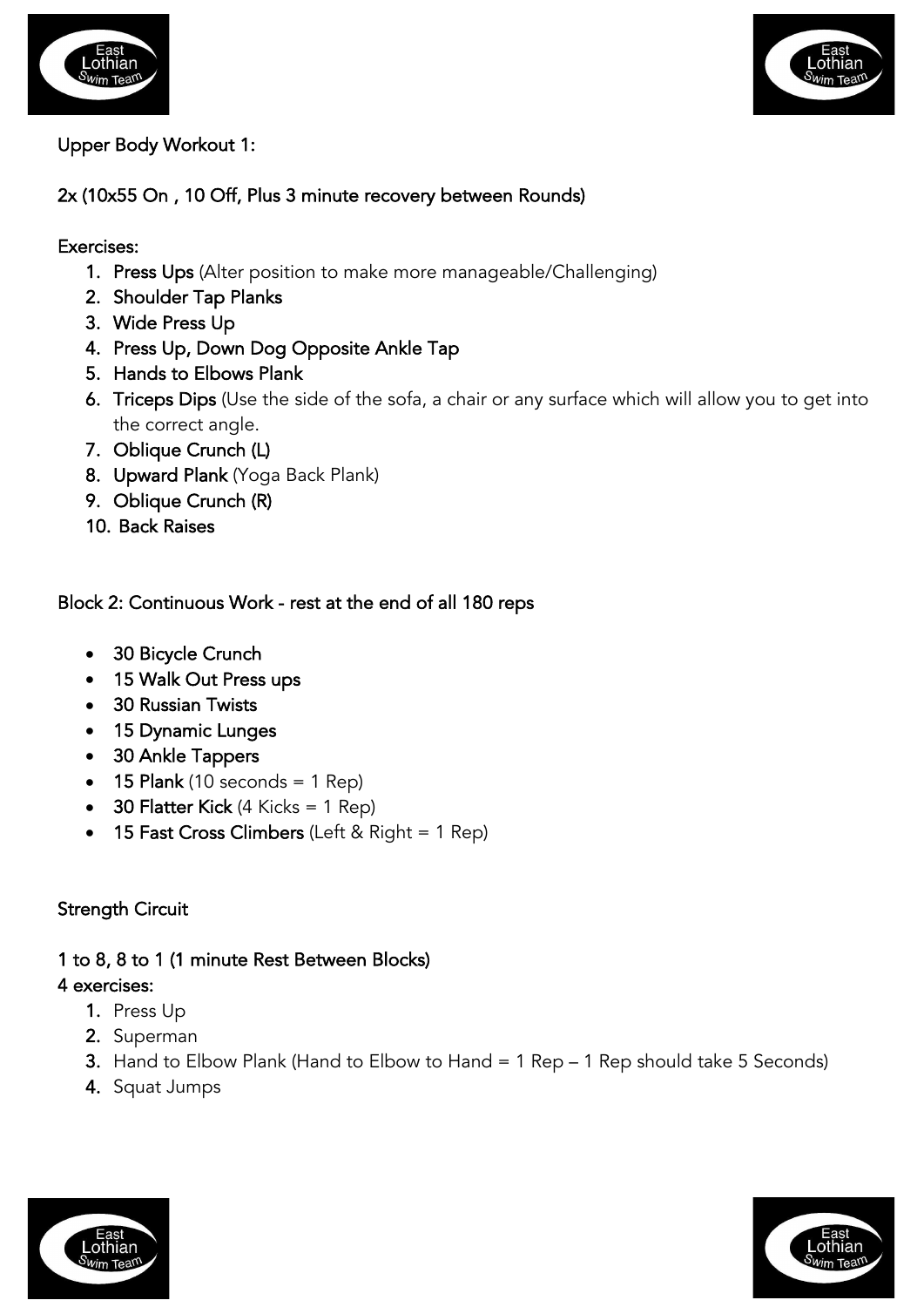



### Energy System Workout 2:

# We have multiple options for this session: Log any outdoor Cardio on Strava!

- 1. If you have access to a spin bike, you can do one of the pre-prepared spinning sessions. These can be found on the main webpage.
- 2. Go for a 5km or 40 minute run at steady pace and feel free to spice it up with some sprints every so often.
- 3. Bike for 40 60 minutes at a moderate intensity
- 4. Complete a 30-40 minute HIIT circuit, example below:

4x (10x 30 on (On = High Intensity) 10 Off) + 3 Minutes Rest Between Rounds

- High Knees
- Jumping Jacks
- Cross Climbers
- Burpees
- Bicycle Crunches
- 5. Skipping Circuit:

Repeat Rounds x5

- 2 minutes continuous skipping
- 15 Burpees
- 15 Sumo Squats
- 2 minutes continuous skipping
- 15 Walkout Press Up
- 30 Fast Mountain Climbers



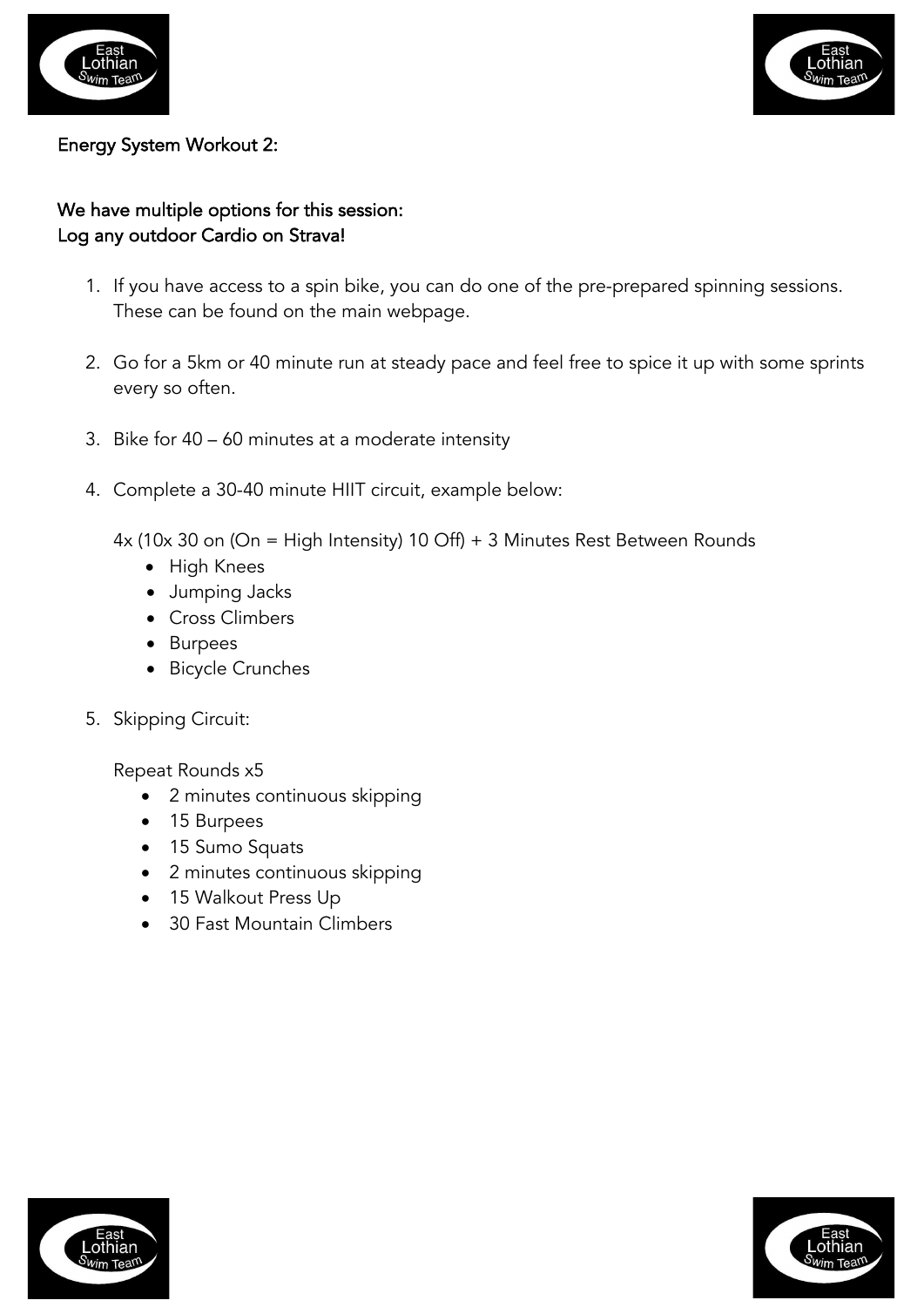



Lower Body Workout 3:

Set 1:

Number Set:

5x

# • (30 Rep, 20 Rep, 30 Reps, 10 Reps, 30 Reps) + 3 minutes between Rounds Exercises within the Rounds to consist of:

Leg Exercise, Core Exercise, Leg Exercise (Harder than 1<sup>st</sup>), Core Exercise, Choice Focus Exercise Please try and perform 5 different rounds, mix the 100's of exercises up which you know!

Example Round: Squat, Russian Twists, Squat Pulse, Plank, Press Ups

# Set 2:

Core AMRAP: 12 minutes, complete as many rounds as you can. (Feel free to Time lapse and send it over)

15 Star Jumps 10 Russian Twists (1 Rep =  $R < L$ ) 10 Wide Squat, Jump into Normal Squat (Could also be called In & Out Squats)

Set 3:

# EMOM – Every Minute, On The Minute

(Complete the below exercises within a minute, and repeat on the minute for a set duration)

10 Minutes EMOM

Exercises: 5 Burpees 10 Russian Twists 5 Walkouts 10 Back Raises



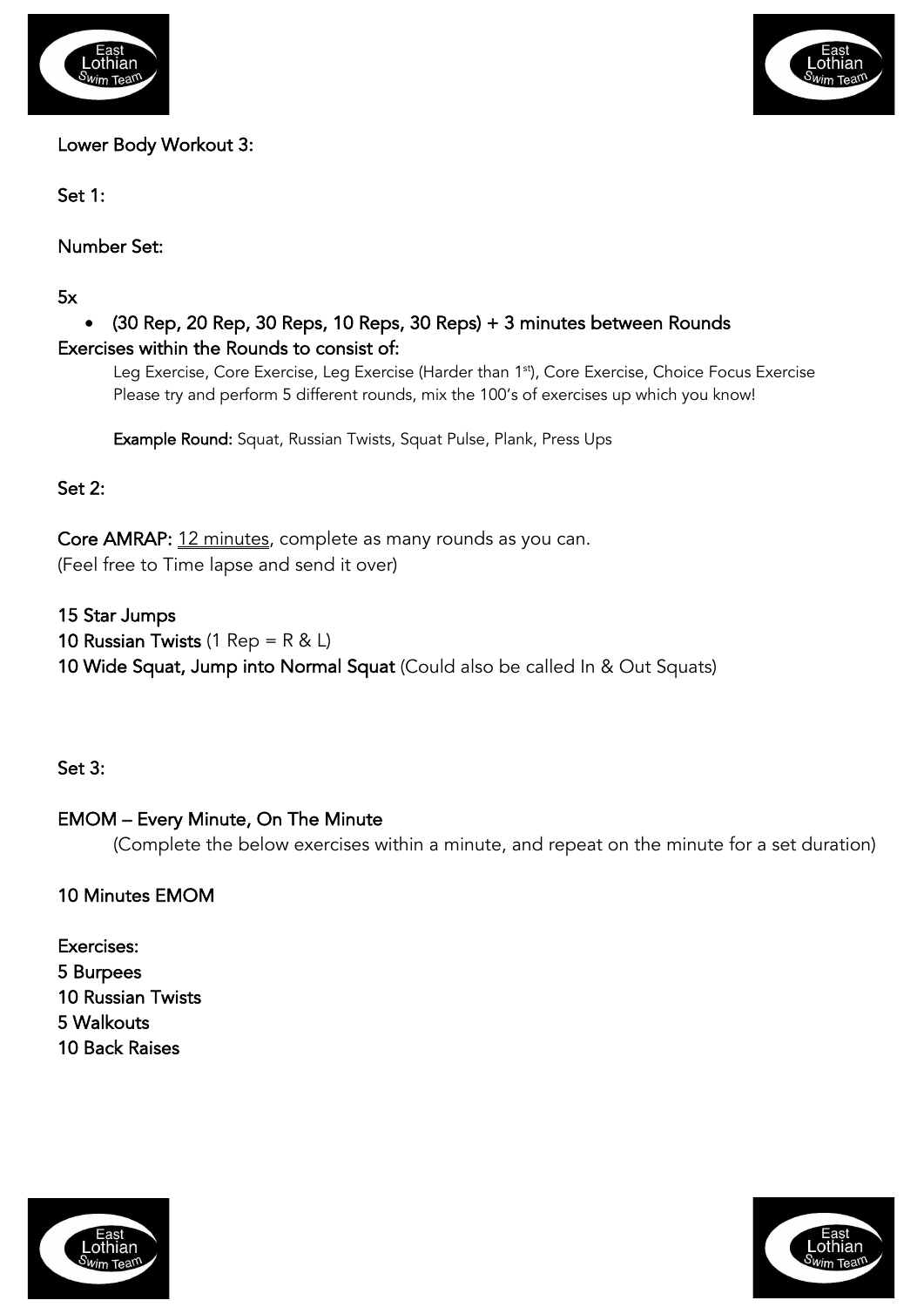



Full Body Workout 4:

Multiple Choice Circuit:

6x

(Choose from the exercises in the table to create your own circuit)

A+B+C+D+E+A

50 seconds On, 20 Seconds Off, Plus 1 minutes recovery between rounds

| Α                | B                        |                       |                      | F                  |
|------------------|--------------------------|-----------------------|----------------------|--------------------|
| Squats           | <b>Mountain Climbers</b> | Walkout Press Up      | Press Ups            | Superman           |
| Lunges           | Wall Sit                 | V-Sits                | Plank Shoulder Taps  | <b>Tricep Dips</b> |
| <b>Burpees</b>   | <b>Cross Climbers</b>    | <b>Russian Twists</b> | Hands to Elbow Plank | Alt Leg Raises     |
| <b>Hip Knees</b> | Press Up Down Dog Tap    | Walkouts              | Y T W A*             | Happy/Sad Cat      |
| Tuck Jumps       | <b>Bear Crawls</b>       | Swimmer Sit ups       | Wide Press ups       | Superman Squeeze   |
| Star Jumps       | Alt Leg V Sits           | Swimmer Crunch        | Thigh Tap Plank      | Walkout Press Up   |
| Lunge Jumps      | Squat Pulse              | Ankle Tappers         | Side Planks          | Plank              |

I have tried to change some of the exercises, I'll do similar over the next few weeks

\*See videos on website for example



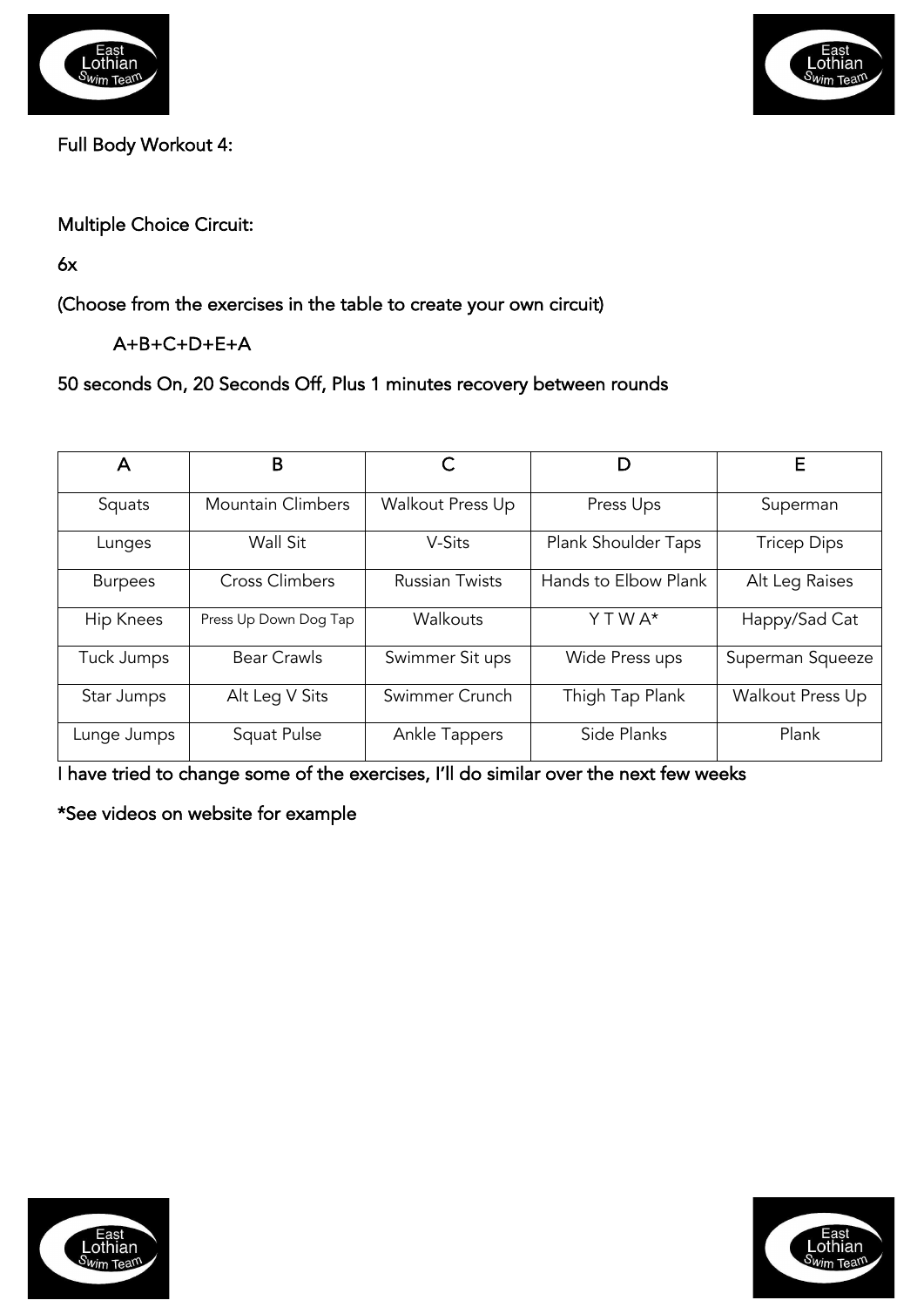



#### Energy System Workout 5:

# We have multiple options for this session: Log any outdoor Cardio on Strava!

- 1. If you have access to a spin bike, you can do one of the pre-prepared spinning sessions. These can be found on the main webpage.
- 2. Go for a 5km or 40 minute run at steady pace and feel free to spice it up with some sprints every so often.
- 3. Bike for 40 60 minutes at a moderate intensity
- 4. Complete a 30-40 minute HIIT circuit, example below:
	- 4x (10x 30 on (On = High Intensity) 10 Off) + 3 Minutes Rest Between Rounds
		- High Knees
		- Jumping Jacks
		- Cross Climbers
		- Burpees
		- Bicycle Crunches
- 5. Skipping Circuit:

Repeat Rounds x5

- 2 minutes continuous skipping
- 15 Burpees
- 15 Sumo Squats
- 2 minutes continuous skipping
- 15 Walkout Press Up
- 30 Fast Mountain Climbers